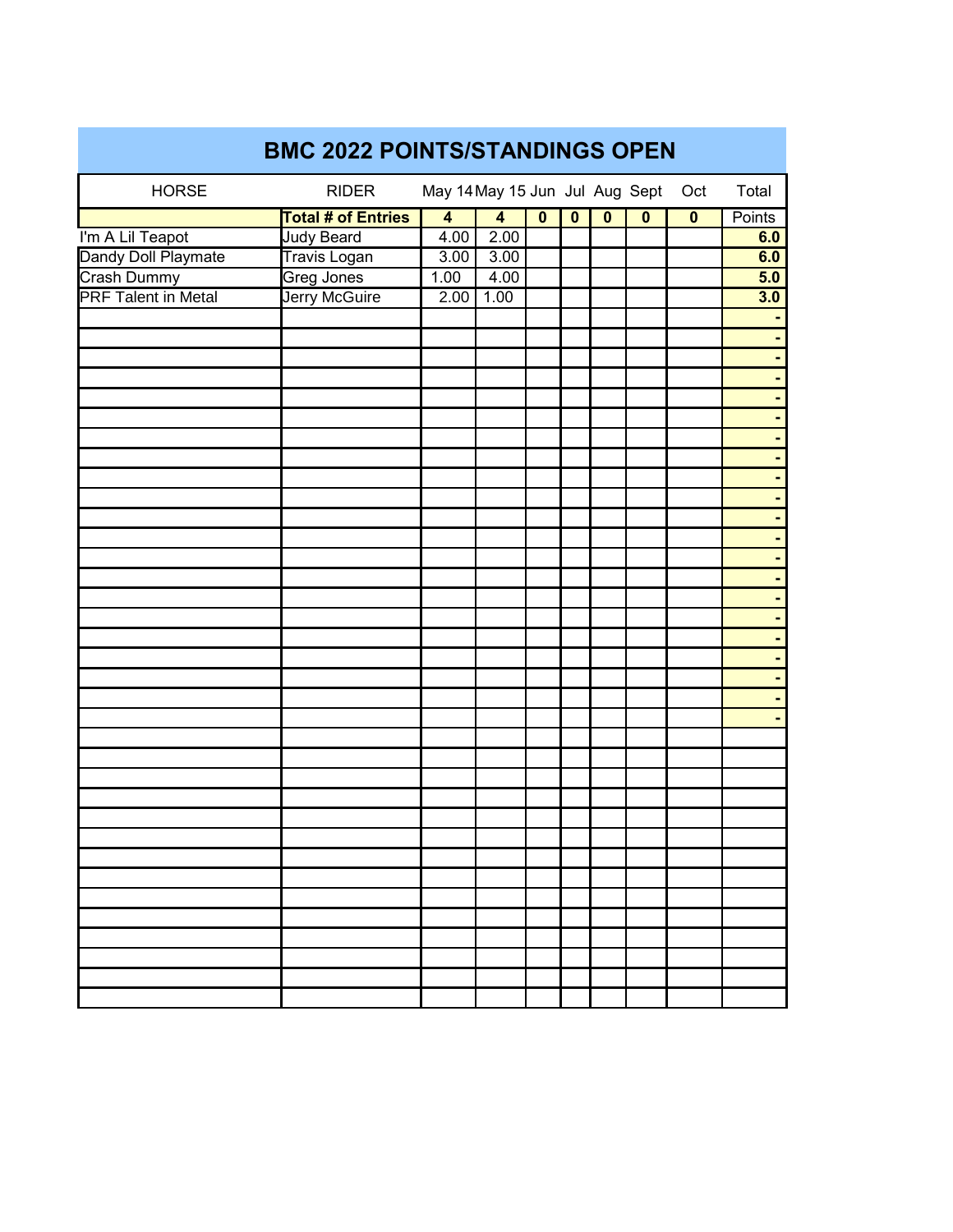| <b>BMC 2022 POINTS/STANDINGS NonPro</b> |                           |                         |                         |                         |                         |                         |                         |                         |        |  |
|-----------------------------------------|---------------------------|-------------------------|-------------------------|-------------------------|-------------------------|-------------------------|-------------------------|-------------------------|--------|--|
| <b>HORSE</b>                            | RIDER                     |                         |                         | Apr May Jun             | Jul                     | Aug                     | Sept                    | Oct                     | Total  |  |
|                                         | <b>Total # of Entries</b> | $\overline{\mathbf{0}}$ | $\overline{\mathbf{0}}$ | $\overline{\mathbf{0}}$ | $\overline{\mathbf{0}}$ | $\overline{\mathbf{0}}$ | $\overline{\mathbf{0}}$ | $\overline{\mathbf{0}}$ | Points |  |
|                                         |                           |                         |                         |                         |                         |                         |                         |                         |        |  |
|                                         |                           |                         |                         |                         |                         |                         |                         |                         |        |  |
|                                         |                           |                         |                         |                         |                         |                         |                         |                         |        |  |
|                                         |                           |                         |                         |                         |                         |                         |                         |                         |        |  |
|                                         |                           |                         |                         |                         |                         |                         |                         |                         |        |  |
|                                         |                           |                         |                         |                         |                         |                         |                         |                         |        |  |
|                                         |                           |                         |                         |                         |                         |                         |                         |                         |        |  |
|                                         |                           |                         |                         |                         |                         |                         |                         |                         |        |  |
|                                         |                           |                         |                         |                         |                         |                         |                         |                         |        |  |
|                                         |                           |                         |                         |                         |                         |                         |                         |                         |        |  |
|                                         |                           |                         |                         |                         |                         |                         |                         |                         |        |  |
|                                         |                           |                         |                         |                         |                         |                         |                         |                         |        |  |
|                                         |                           |                         |                         |                         |                         |                         |                         |                         |        |  |
|                                         |                           |                         |                         |                         |                         |                         |                         |                         |        |  |
|                                         |                           |                         |                         |                         |                         |                         |                         |                         |        |  |
|                                         |                           |                         |                         |                         |                         |                         |                         |                         |        |  |
|                                         |                           |                         |                         |                         |                         |                         |                         |                         |        |  |
|                                         |                           |                         |                         |                         |                         |                         |                         |                         |        |  |
|                                         |                           |                         |                         |                         |                         |                         |                         |                         |        |  |
|                                         |                           |                         |                         |                         |                         |                         |                         |                         |        |  |
|                                         |                           |                         |                         |                         |                         |                         |                         |                         |        |  |
|                                         |                           |                         |                         |                         |                         |                         |                         |                         |        |  |
|                                         |                           |                         |                         |                         |                         |                         |                         |                         |        |  |
|                                         |                           |                         |                         |                         |                         |                         |                         |                         |        |  |
|                                         |                           |                         |                         |                         |                         |                         |                         |                         |        |  |
|                                         |                           |                         |                         |                         |                         |                         |                         |                         |        |  |
|                                         |                           |                         |                         |                         |                         |                         |                         |                         |        |  |
|                                         |                           |                         |                         |                         |                         |                         |                         |                         |        |  |
|                                         |                           |                         |                         |                         |                         |                         |                         |                         |        |  |
|                                         |                           |                         |                         |                         |                         |                         |                         |                         |        |  |
|                                         |                           |                         |                         |                         |                         |                         |                         |                         |        |  |
|                                         |                           |                         |                         |                         |                         |                         |                         |                         |        |  |
|                                         |                           |                         |                         |                         |                         |                         |                         |                         |        |  |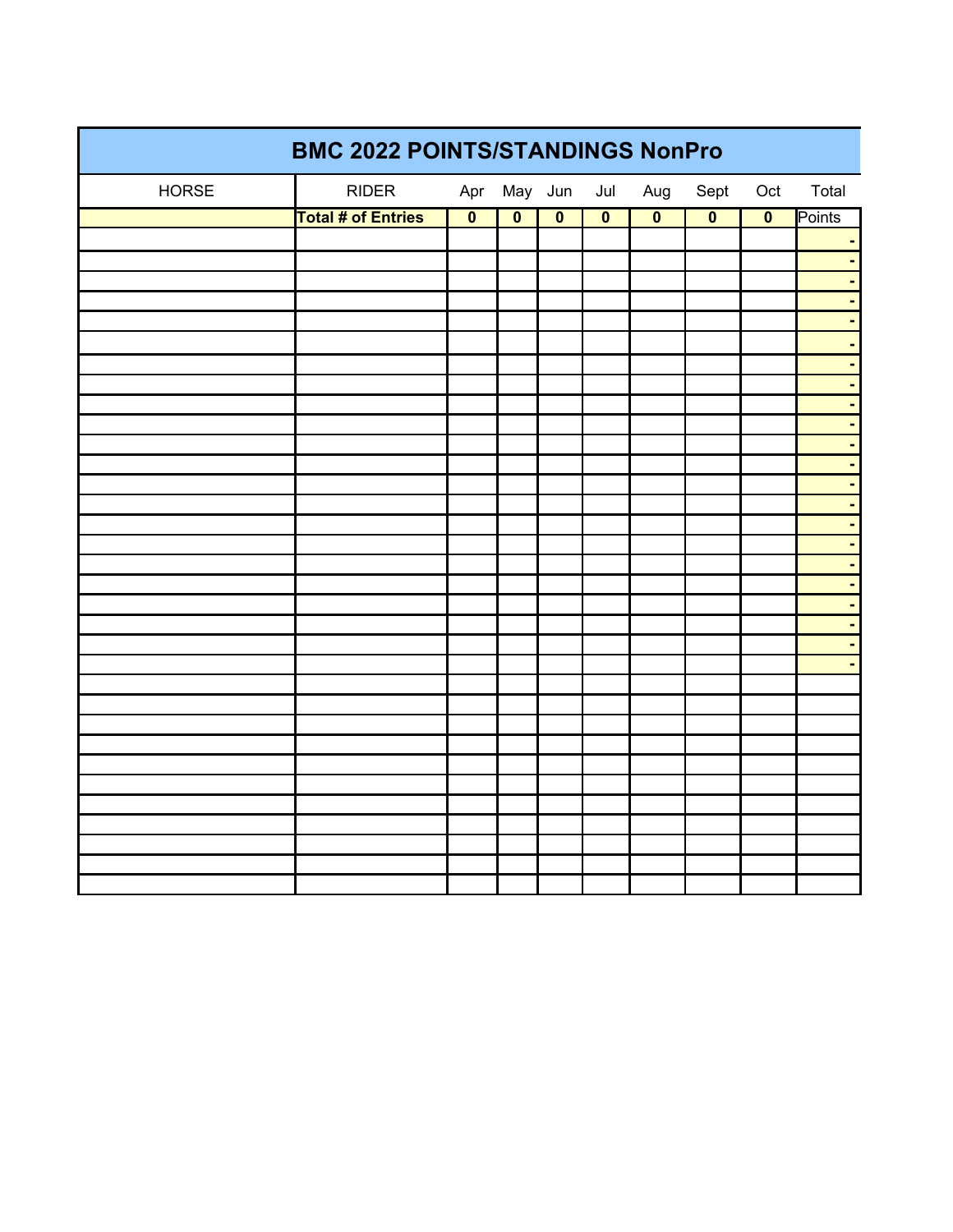| <b>BMC 2022 POINTS/STANDINGS 600NH</b> |                           |                         |                         |                         |                         |                         |                         |          |                  |  |  |
|----------------------------------------|---------------------------|-------------------------|-------------------------|-------------------------|-------------------------|-------------------------|-------------------------|----------|------------------|--|--|
| <b>HORSE</b>                           | <b>RIDER</b>              |                         | May 14 May 15           | Jun                     | Jul                     | Aug                     | Sept                    | Oct      | Total            |  |  |
|                                        |                           |                         |                         |                         |                         |                         |                         |          | Points           |  |  |
|                                        | <b>Total # of Entries</b> | $\overline{\mathbf{8}}$ | $\overline{\mathbf{8}}$ | $\overline{\mathbf{0}}$ | $\overline{\mathbf{0}}$ | $\overline{\mathbf{0}}$ | $\overline{\mathbf{0}}$ | $\bf{0}$ | 16.0             |  |  |
| Jos Diamond Bar                        | <b>Judy Beard</b>         | 7.00                    | 8.00                    |                         |                         |                         |                         |          | 15.0             |  |  |
| Bet Shee is All that                   | <b>Jerry McGuire</b>      | 6.00                    | 6.00                    |                         |                         |                         |                         |          | 12.0             |  |  |
| <b>NVR Duece Coupe</b>                 | <b>Ginger Taylor</b>      | 8.00                    | 2.00                    |                         |                         |                         |                         |          | 10.0             |  |  |
| <b>NRR Bratty Cat</b>                  | <b>Paul Wittig</b>        | 5.00                    | 5.00                    |                         |                         |                         |                         |          | 10.0             |  |  |
| <b>Sassy Blue Dually</b>               | Travis Logan              | 3.00                    | 7.00                    |                         |                         |                         |                         |          | 10.0             |  |  |
| <b>Stylish Auomatic</b>                | <b>Vicky Pool</b>         | 4.00                    | 4.00                    |                         |                         |                         |                         |          | $\overline{8.0}$ |  |  |
| <b>Weavers Smokin Busy</b>             | Sandra Bell               | 2.00                    | 3.00                    |                         |                         |                         |                         |          | 5.0              |  |  |
| Sparkling Banjo                        | Sarah Lavoy               | 1.00                    | 1.00                    |                         |                         |                         |                         |          | 2.0              |  |  |
|                                        |                           |                         |                         |                         |                         |                         |                         |          |                  |  |  |
|                                        |                           |                         |                         |                         |                         |                         |                         |          |                  |  |  |
|                                        |                           |                         |                         |                         |                         |                         |                         |          |                  |  |  |
|                                        |                           |                         |                         |                         |                         |                         |                         |          |                  |  |  |
|                                        |                           |                         |                         |                         |                         |                         |                         |          |                  |  |  |
|                                        |                           |                         |                         |                         |                         |                         |                         |          |                  |  |  |
|                                        |                           |                         |                         |                         |                         |                         |                         |          |                  |  |  |
|                                        |                           |                         |                         |                         |                         |                         |                         |          |                  |  |  |
|                                        |                           |                         |                         |                         |                         |                         |                         |          |                  |  |  |
|                                        |                           |                         |                         |                         |                         |                         |                         |          |                  |  |  |
|                                        |                           |                         |                         |                         |                         |                         |                         |          |                  |  |  |
|                                        |                           |                         |                         |                         |                         |                         |                         |          |                  |  |  |
|                                        |                           |                         |                         |                         |                         |                         |                         |          |                  |  |  |
|                                        |                           |                         |                         |                         |                         |                         |                         |          |                  |  |  |
|                                        |                           |                         |                         |                         |                         |                         |                         |          |                  |  |  |
|                                        |                           |                         |                         |                         |                         |                         |                         |          |                  |  |  |
|                                        |                           |                         |                         |                         |                         |                         |                         |          |                  |  |  |
|                                        |                           |                         |                         |                         |                         |                         |                         |          |                  |  |  |
|                                        |                           |                         |                         |                         |                         |                         |                         |          |                  |  |  |
|                                        |                           |                         |                         |                         |                         |                         |                         |          |                  |  |  |
|                                        |                           |                         |                         |                         |                         |                         |                         |          |                  |  |  |
|                                        |                           |                         |                         |                         |                         |                         |                         |          |                  |  |  |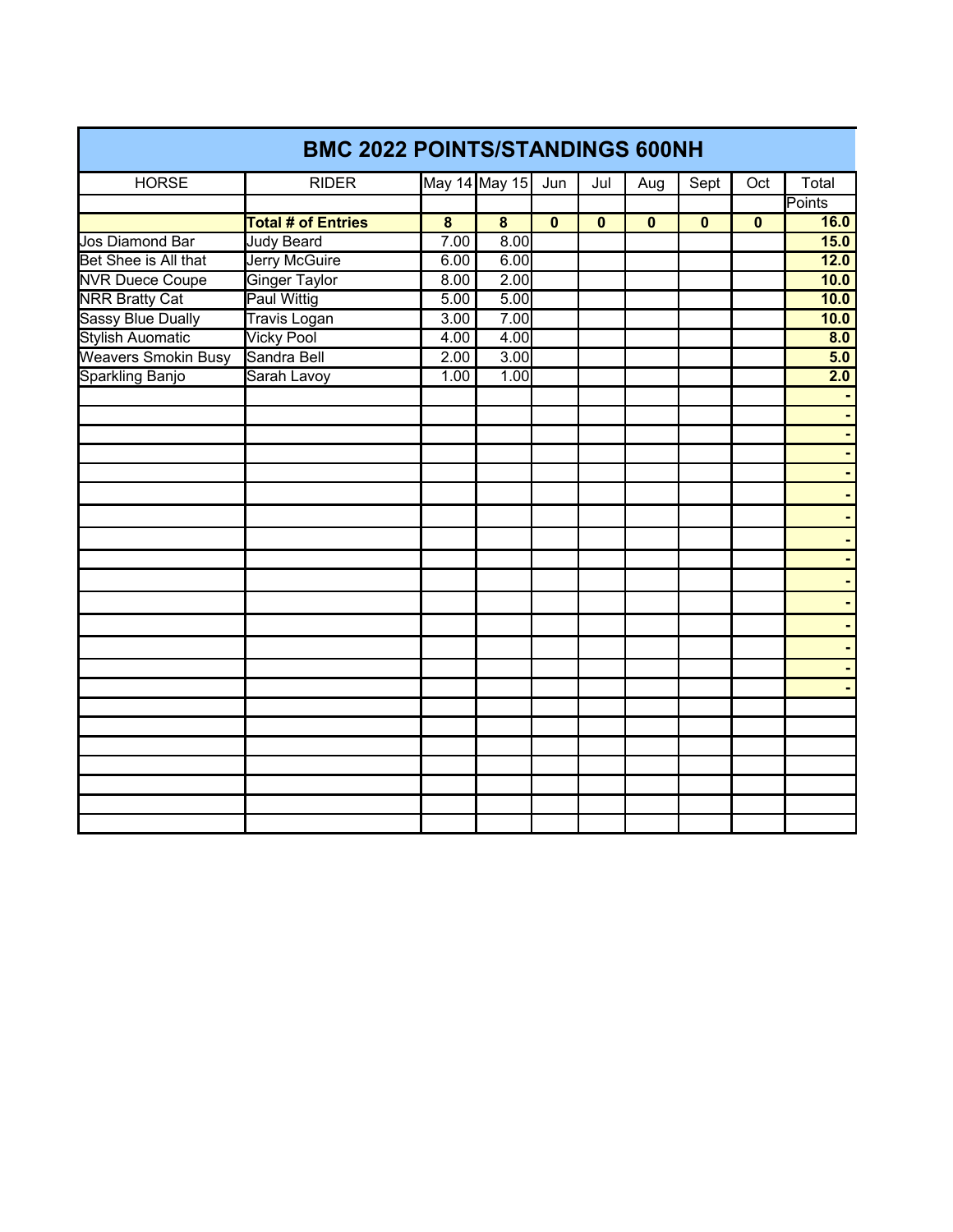|                          | <b>BMC 2022 POINTS/STANDINGS 550NHNP</b> |                |                |                |              |              |              |              |                                  |
|--------------------------|------------------------------------------|----------------|----------------|----------------|--------------|--------------|--------------|--------------|----------------------------------|
| <b>HORSE</b>             | <b>RIDER</b>                             |                | May 14 May 15  | Jun            | Jul          | Aug          | Sept         | Oct          | Total                            |
|                          |                                          |                |                |                |              |              |              |              | <b>Points</b>                    |
|                          | <b>Total # of Entries</b>                | $\overline{7}$ | $\overline{7}$ | $\overline{0}$ | $\mathbf{0}$ | $\mathbf{0}$ | $\mathbf{0}$ | $\mathbf{0}$ | 14.00                            |
| Fe'                      | <b>Steve Smith</b>                       | 7.00           | 4.50           |                |              |              |              |              | 11.50                            |
| I B Smart Cat            | Don McKune                               | 4.00           | 7.00           |                |              |              |              |              | 11.00                            |
| Boon San Billy           | <b>Amber Simon</b>                       | 5.00           | 6.00           |                |              |              |              |              | 11.00                            |
| <b>Stylish Automattc</b> | <b>Vicky Poole</b>                       | 6.00           | 4.50           |                |              |              |              |              | 10.50                            |
| <b>BNL Rey Too Smart</b> | Sean Snyder                              | 2.00           | 3.00           |                |              |              |              |              | 5.00                             |
| Tazts Like Sangria       | Rita Jensen                              | 2.00           | 2.00           |                |              |              |              |              | 4.00                             |
| Sparkling Banjo          | Sarah Lavoy                              | 2.00           | 1.00           |                |              |              |              |              | 3.00                             |
|                          |                                          |                |                |                |              |              |              |              |                                  |
|                          |                                          |                |                |                |              |              |              |              | $\blacksquare$                   |
|                          |                                          |                |                |                |              |              |              |              |                                  |
|                          |                                          |                |                |                |              |              |              |              | $\blacksquare$<br>$\blacksquare$ |
|                          |                                          |                |                |                |              |              |              |              | $\blacksquare$                   |
|                          |                                          |                |                |                |              |              |              |              | $\blacksquare$                   |
|                          |                                          |                |                |                |              |              |              |              | $\blacksquare$                   |
|                          |                                          |                |                |                |              |              |              |              | $\blacksquare$                   |
|                          |                                          |                |                |                |              |              |              |              | $\blacksquare$                   |
|                          |                                          |                |                |                |              |              |              |              | $\blacksquare$                   |
|                          |                                          |                |                |                |              |              |              |              | $\blacksquare$                   |
|                          |                                          |                |                |                |              |              |              |              | $\blacksquare$                   |
|                          |                                          |                |                |                |              |              |              |              |                                  |
|                          |                                          |                |                |                |              |              |              |              | ٠                                |
|                          |                                          |                |                |                |              |              |              |              | $\blacksquare$                   |
|                          |                                          |                |                |                |              |              |              |              |                                  |
|                          |                                          |                |                |                |              |              |              |              |                                  |
|                          |                                          |                |                |                |              |              |              |              |                                  |
|                          |                                          |                |                |                |              |              |              |              |                                  |
|                          |                                          |                |                |                |              |              |              |              |                                  |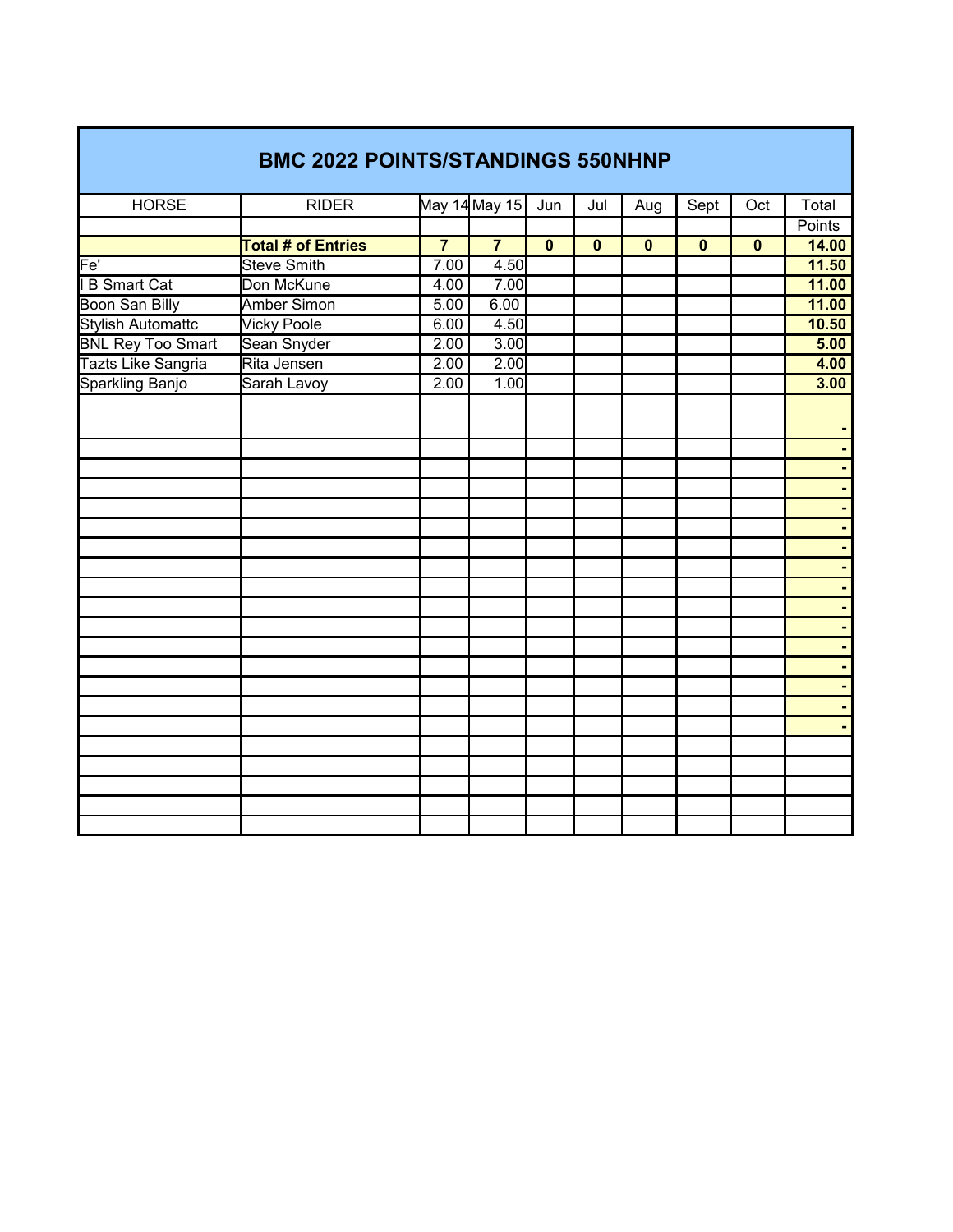|                        | <b>BMC 2022 POINTS/STANDINGS 1500NH</b> |                 |                 |                         |                         |                         |                         |             |        |
|------------------------|-----------------------------------------|-----------------|-----------------|-------------------------|-------------------------|-------------------------|-------------------------|-------------|--------|
| <b>HORSE</b>           | <b>RIDER</b>                            |                 | May 14 May 15   | Jun                     | Jul                     | Aug                     | Sept                    | Oct         | Total  |
|                        |                                         |                 |                 |                         |                         |                         |                         |             | Points |
|                        | <b>Total # of Entries</b>               | $6\overline{6}$ | $6\overline{6}$ | $\overline{\mathbf{0}}$ | $\overline{\mathbf{0}}$ | $\overline{\mathbf{0}}$ | $\overline{\mathbf{0}}$ | $\mathbf 0$ | 12.00  |
| Little Magic Cat       | Michelle Beaunaux                       | 6.00            | 6.00            |                         |                         |                         |                         |             | 12.00  |
| Peptos Smart Taz       | <b>Steve Smith</b>                      | 5.00            | 5.00            |                         |                         |                         |                         |             | 10.00  |
| Bet She's All That     | Jerry McGuire                           | 2.50            | 2.50            |                         |                         |                         |                         |             | 5.00   |
| <b>NRR Bratty Cat</b>  | <b>Paul Wittig</b>                      | 2.50            | 2.50            |                         |                         |                         |                         |             | 5.00   |
| Colenas Honey          | Shannon Neibergs                        | 2.50            | 2.50            |                         |                         |                         |                         |             | 5.00   |
| <b>NVR Duece Coupe</b> | Ginger Taylor                           | 2.50            | 2.50            |                         |                         |                         |                         |             | 5.00   |
|                        |                                         |                 |                 |                         |                         |                         |                         |             |        |
|                        |                                         |                 |                 |                         |                         |                         |                         |             |        |
|                        |                                         |                 |                 |                         |                         |                         |                         |             |        |
|                        |                                         |                 |                 |                         |                         |                         |                         |             |        |
|                        |                                         |                 |                 |                         |                         |                         |                         |             |        |
|                        |                                         |                 |                 |                         |                         |                         |                         |             |        |
|                        |                                         |                 |                 |                         |                         |                         |                         |             |        |
|                        |                                         |                 |                 |                         |                         |                         |                         |             |        |
|                        |                                         |                 |                 |                         |                         |                         |                         |             |        |
|                        |                                         |                 |                 |                         |                         |                         |                         |             |        |
|                        |                                         |                 |                 |                         |                         |                         |                         |             |        |
|                        |                                         |                 |                 |                         |                         |                         |                         |             |        |
|                        |                                         |                 |                 |                         |                         |                         |                         |             |        |
|                        |                                         |                 |                 |                         |                         |                         |                         |             |        |
|                        |                                         |                 |                 |                         |                         |                         |                         |             |        |
|                        |                                         |                 |                 |                         |                         |                         |                         |             |        |
|                        |                                         |                 |                 |                         |                         |                         |                         |             |        |
|                        |                                         |                 |                 |                         |                         |                         |                         |             |        |
|                        |                                         |                 |                 |                         |                         |                         |                         |             |        |
|                        |                                         |                 |                 |                         |                         |                         |                         |             |        |
|                        |                                         |                 |                 |                         |                         |                         |                         |             |        |
|                        |                                         |                 |                 |                         |                         |                         |                         |             |        |
|                        |                                         |                 |                 |                         |                         |                         |                         |             |        |
|                        |                                         |                 |                 |                         |                         |                         |                         |             |        |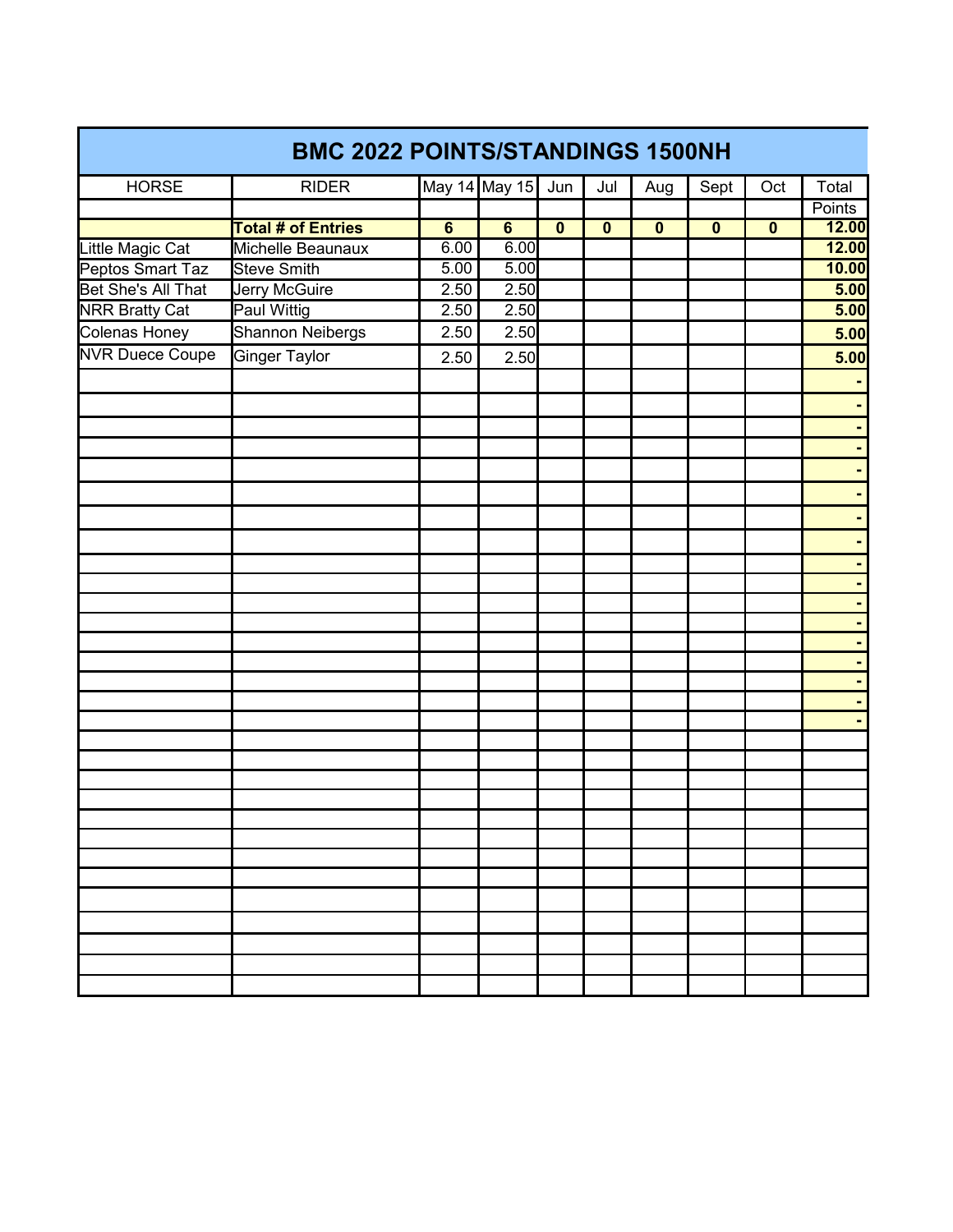| <b>BMC 2022 POINTS/STANDINGS 5kNH</b>    |                           |                |                         |                         |                |                         |                         |                         |               |  |  |
|------------------------------------------|---------------------------|----------------|-------------------------|-------------------------|----------------|-------------------------|-------------------------|-------------------------|---------------|--|--|
| <b>HORSE</b>                             | <b>RIDER</b>              |                | May 14 May 15 Jun       |                         | Jul            | Aug                     | Sept                    | Oct                     | Total         |  |  |
|                                          |                           |                |                         |                         |                |                         |                         |                         | <b>Points</b> |  |  |
|                                          | <b>Total # of Entries</b> | $\overline{4}$ | $\overline{\mathbf{3}}$ | $\overline{\mathbf{0}}$ | $\overline{0}$ | $\overline{\mathbf{0}}$ | $\overline{\mathbf{0}}$ | $\overline{\mathbf{0}}$ | 7.00          |  |  |
| <b>HB Parker</b>                         | <b>Greg Jones</b>         | 3.00           | 2.00                    |                         |                |                         |                         |                         | 5.00          |  |  |
| Little Magic Cat                         | Michelle Beaunaux         | 1.00           | 3.00                    |                         |                |                         |                         |                         | 4.00          |  |  |
| <b>PRF Talent in Metal Jerry McGuire</b> |                           | 4.00           |                         |                         |                |                         |                         |                         | 4.00          |  |  |
| Cataspot                                 | Madison Brownlee          | 2.00           | 1.00                    |                         |                |                         |                         |                         | 3.00          |  |  |
|                                          |                           |                |                         |                         |                |                         |                         |                         |               |  |  |
|                                          |                           |                |                         |                         |                |                         |                         |                         |               |  |  |
|                                          |                           |                |                         |                         |                |                         |                         |                         |               |  |  |
|                                          |                           |                |                         |                         |                |                         |                         |                         |               |  |  |
|                                          |                           |                |                         |                         |                |                         |                         |                         |               |  |  |
|                                          |                           |                |                         |                         |                |                         |                         |                         |               |  |  |
|                                          |                           |                |                         |                         |                |                         |                         |                         |               |  |  |
|                                          |                           |                |                         |                         |                |                         |                         |                         |               |  |  |
|                                          |                           |                |                         |                         |                |                         |                         |                         |               |  |  |
|                                          |                           |                |                         |                         |                |                         |                         |                         |               |  |  |
|                                          |                           |                |                         |                         |                |                         |                         |                         |               |  |  |
|                                          |                           |                |                         |                         |                |                         |                         |                         |               |  |  |
|                                          |                           |                |                         |                         |                |                         |                         |                         |               |  |  |
|                                          |                           |                |                         |                         |                |                         |                         |                         |               |  |  |
|                                          |                           |                |                         |                         |                |                         |                         |                         |               |  |  |
|                                          |                           |                |                         |                         |                |                         |                         |                         |               |  |  |
|                                          |                           |                |                         |                         |                |                         |                         |                         |               |  |  |
|                                          |                           |                |                         |                         |                |                         |                         |                         |               |  |  |
|                                          |                           |                |                         |                         |                |                         |                         |                         |               |  |  |
|                                          |                           |                |                         |                         |                |                         |                         |                         |               |  |  |
|                                          |                           |                |                         |                         |                |                         |                         |                         |               |  |  |
|                                          |                           |                |                         |                         |                |                         |                         |                         |               |  |  |
|                                          |                           |                |                         |                         |                |                         |                         |                         |               |  |  |
|                                          |                           |                |                         |                         |                |                         |                         |                         |               |  |  |
|                                          |                           |                |                         |                         |                |                         |                         |                         |               |  |  |
|                                          |                           |                |                         |                         |                |                         |                         |                         |               |  |  |
|                                          |                           |                |                         |                         |                |                         |                         |                         |               |  |  |
|                                          |                           |                |                         |                         |                |                         |                         |                         |               |  |  |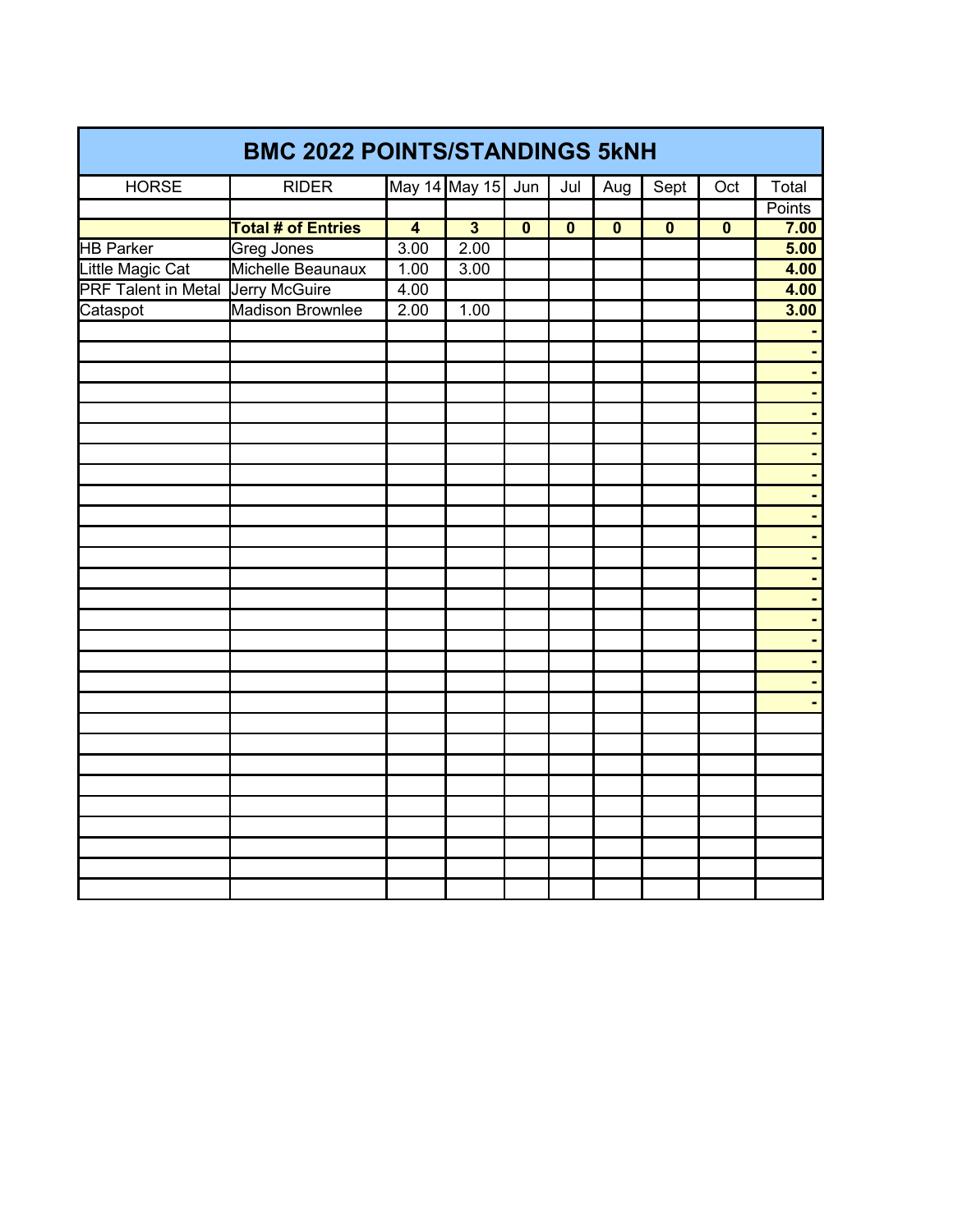| May 14 May 15 Jun<br><b>HORSE</b><br><b>RIDER</b><br>Jul<br>Aug<br>Sept  <br>Oct<br>Total<br><b>Points</b><br><b>Total # of Entries</b><br>13.00<br>$\overline{7}$<br>$6\phantom{a}$<br>$\mathbf{0}$<br>$\mathbf{0}$<br>$\mathbf{0}$<br>$\mathbf{0}$<br>$\mathbf 0$<br><b>Alice Huss</b><br>12.0<br>Top Acre Orphan<br>6.00<br>6.00<br>9.5<br>Weavers Smoken Busy Sandra Bell<br>5.00<br>4.50<br>I'm Sombody Smart<br>Even McGuire<br>7.00<br><b>Christiane Finch</b><br><b>Extra Fancy Sugar</b><br>4.50<br>2.50<br><b>Sassy Blue Dully</b><br>5.5 |
|-----------------------------------------------------------------------------------------------------------------------------------------------------------------------------------------------------------------------------------------------------------------------------------------------------------------------------------------------------------------------------------------------------------------------------------------------------------------------------------------------------------------------------------------------------|
|                                                                                                                                                                                                                                                                                                                                                                                                                                                                                                                                                     |
|                                                                                                                                                                                                                                                                                                                                                                                                                                                                                                                                                     |
|                                                                                                                                                                                                                                                                                                                                                                                                                                                                                                                                                     |
| 7.00<br>7.00                                                                                                                                                                                                                                                                                                                                                                                                                                                                                                                                        |
|                                                                                                                                                                                                                                                                                                                                                                                                                                                                                                                                                     |
|                                                                                                                                                                                                                                                                                                                                                                                                                                                                                                                                                     |
|                                                                                                                                                                                                                                                                                                                                                                                                                                                                                                                                                     |
| PPL Sugar<br>Lucy Logan<br>3.00<br>2.50                                                                                                                                                                                                                                                                                                                                                                                                                                                                                                             |
| <b>Very Smart Reedy</b><br><b>Holly Neibergs</b><br>1.50<br>2.50<br>4.00                                                                                                                                                                                                                                                                                                                                                                                                                                                                            |
| <b>Colenas Honey</b><br><b>Shannon Neibergs</b><br>1.50<br>2.50<br>4.0                                                                                                                                                                                                                                                                                                                                                                                                                                                                              |
|                                                                                                                                                                                                                                                                                                                                                                                                                                                                                                                                                     |
| $\blacksquare$                                                                                                                                                                                                                                                                                                                                                                                                                                                                                                                                      |
|                                                                                                                                                                                                                                                                                                                                                                                                                                                                                                                                                     |
|                                                                                                                                                                                                                                                                                                                                                                                                                                                                                                                                                     |
|                                                                                                                                                                                                                                                                                                                                                                                                                                                                                                                                                     |
|                                                                                                                                                                                                                                                                                                                                                                                                                                                                                                                                                     |
|                                                                                                                                                                                                                                                                                                                                                                                                                                                                                                                                                     |
|                                                                                                                                                                                                                                                                                                                                                                                                                                                                                                                                                     |
|                                                                                                                                                                                                                                                                                                                                                                                                                                                                                                                                                     |
|                                                                                                                                                                                                                                                                                                                                                                                                                                                                                                                                                     |
|                                                                                                                                                                                                                                                                                                                                                                                                                                                                                                                                                     |
|                                                                                                                                                                                                                                                                                                                                                                                                                                                                                                                                                     |
|                                                                                                                                                                                                                                                                                                                                                                                                                                                                                                                                                     |
|                                                                                                                                                                                                                                                                                                                                                                                                                                                                                                                                                     |
|                                                                                                                                                                                                                                                                                                                                                                                                                                                                                                                                                     |
|                                                                                                                                                                                                                                                                                                                                                                                                                                                                                                                                                     |
|                                                                                                                                                                                                                                                                                                                                                                                                                                                                                                                                                     |
|                                                                                                                                                                                                                                                                                                                                                                                                                                                                                                                                                     |
|                                                                                                                                                                                                                                                                                                                                                                                                                                                                                                                                                     |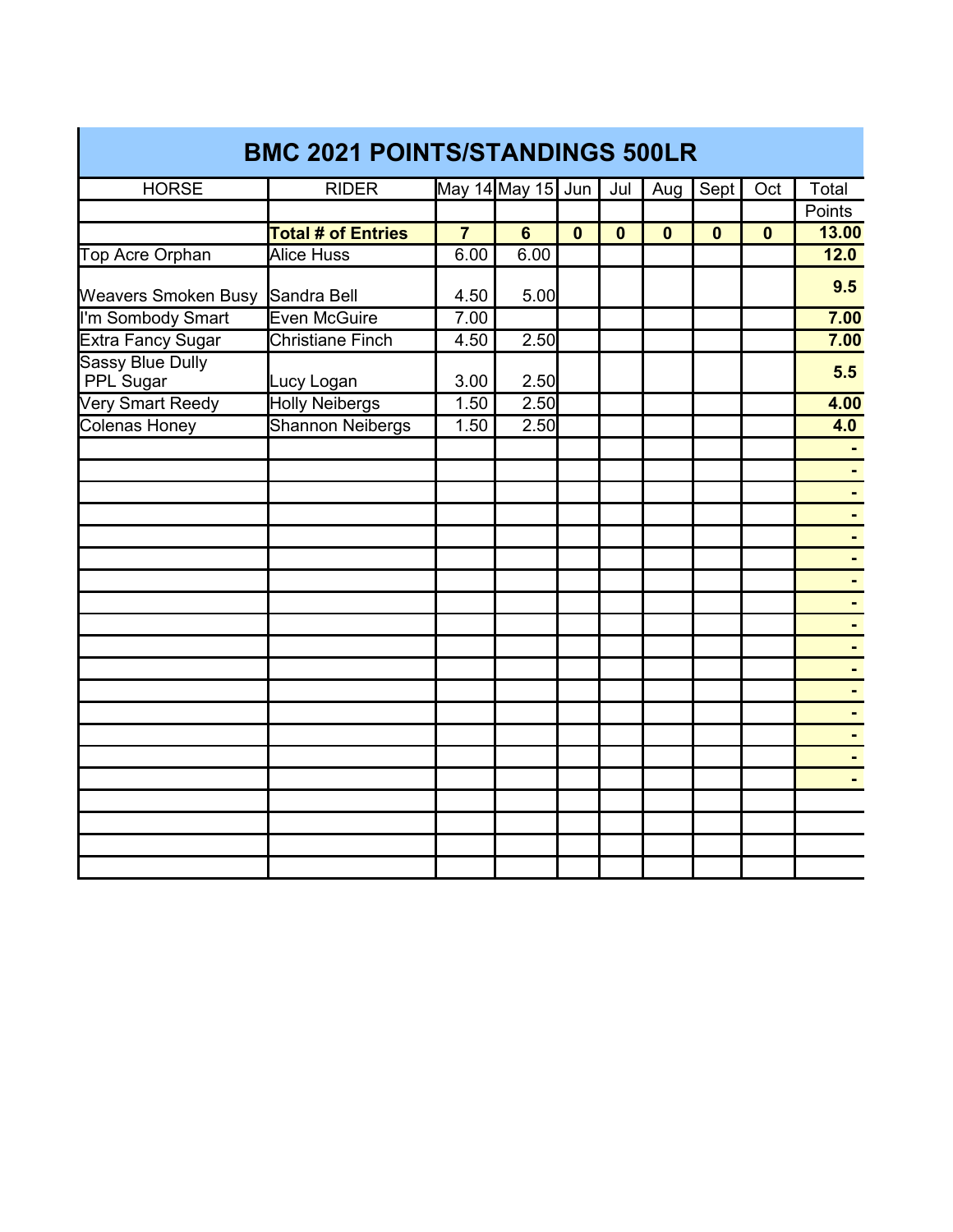| <b>BMC 2022 POINTS/STANDINGS 2kLR</b> |                           |                         |                         |                         |                         |                         |                         |                         |        |  |
|---------------------------------------|---------------------------|-------------------------|-------------------------|-------------------------|-------------------------|-------------------------|-------------------------|-------------------------|--------|--|
| <b>HORSE</b>                          | <b>RIDER</b>              |                         | May 14 May 15           | Jun                     | Jul                     | Aug                     | Sept                    | Oct                     | Total  |  |
|                                       |                           |                         |                         |                         |                         |                         |                         |                         | Points |  |
|                                       | <b>Total # of Entries</b> | $\overline{\mathbf{3}}$ | $\overline{\mathbf{3}}$ | $\overline{\mathbf{0}}$ | $\overline{\mathbf{0}}$ | $\overline{\mathbf{0}}$ | $\overline{\mathbf{0}}$ | $\overline{\mathbf{0}}$ | 6.00   |  |
|                                       | <b>Christiane Finch</b>   | 3.00                    | 2.00                    |                         |                         |                         |                         |                         | 5.00   |  |
| Extra Fancy Sugar<br>Cataspot         | Madison Brownlee          | 1.50                    | 3.00                    |                         |                         |                         |                         |                         | 4.50   |  |
| Very Smart Remedy                     | <b>Holly Neibergs</b>     | 1.50                    | 1.00                    |                         |                         |                         |                         |                         | 2.50   |  |
|                                       |                           |                         |                         |                         |                         |                         |                         |                         |        |  |
|                                       |                           |                         |                         |                         |                         |                         |                         |                         |        |  |
|                                       |                           |                         |                         |                         |                         |                         |                         |                         |        |  |
|                                       |                           |                         |                         |                         |                         |                         |                         |                         |        |  |
|                                       |                           |                         |                         |                         |                         |                         |                         |                         |        |  |
|                                       |                           |                         |                         |                         |                         |                         |                         |                         |        |  |
|                                       |                           |                         |                         |                         |                         |                         |                         |                         |        |  |
|                                       |                           |                         |                         |                         |                         |                         |                         |                         |        |  |
|                                       |                           |                         |                         |                         |                         |                         |                         |                         |        |  |
|                                       |                           |                         |                         |                         |                         |                         |                         |                         |        |  |
|                                       |                           |                         |                         |                         |                         |                         |                         |                         |        |  |
|                                       |                           |                         |                         |                         |                         |                         |                         |                         |        |  |
|                                       |                           |                         |                         |                         |                         |                         |                         |                         |        |  |
|                                       |                           |                         |                         |                         |                         |                         |                         |                         |        |  |
|                                       |                           |                         |                         |                         |                         |                         |                         |                         |        |  |
|                                       |                           |                         |                         |                         |                         |                         |                         |                         |        |  |
|                                       |                           |                         |                         |                         |                         |                         |                         |                         |        |  |
|                                       |                           |                         |                         |                         |                         |                         |                         |                         |        |  |
|                                       |                           |                         |                         |                         |                         |                         |                         |                         |        |  |
|                                       |                           |                         |                         |                         |                         |                         |                         |                         |        |  |
|                                       |                           |                         |                         |                         |                         |                         |                         |                         |        |  |
|                                       |                           |                         |                         |                         |                         |                         |                         |                         |        |  |
|                                       |                           |                         |                         |                         |                         |                         |                         |                         |        |  |
|                                       |                           |                         |                         |                         |                         |                         |                         |                         |        |  |
|                                       |                           |                         |                         |                         |                         |                         |                         |                         |        |  |
|                                       |                           |                         |                         |                         |                         |                         |                         |                         |        |  |
|                                       |                           |                         |                         |                         |                         |                         |                         |                         |        |  |
|                                       |                           |                         |                         |                         |                         |                         |                         |                         |        |  |
|                                       |                           |                         |                         |                         |                         |                         |                         |                         |        |  |
|                                       |                           |                         |                         |                         |                         |                         |                         |                         |        |  |
|                                       |                           |                         |                         |                         |                         |                         |                         |                         |        |  |
|                                       |                           |                         |                         |                         |                         |                         |                         |                         |        |  |
|                                       |                           |                         |                         |                         |                         |                         |                         |                         |        |  |
|                                       |                           |                         |                         |                         |                         |                         |                         |                         |        |  |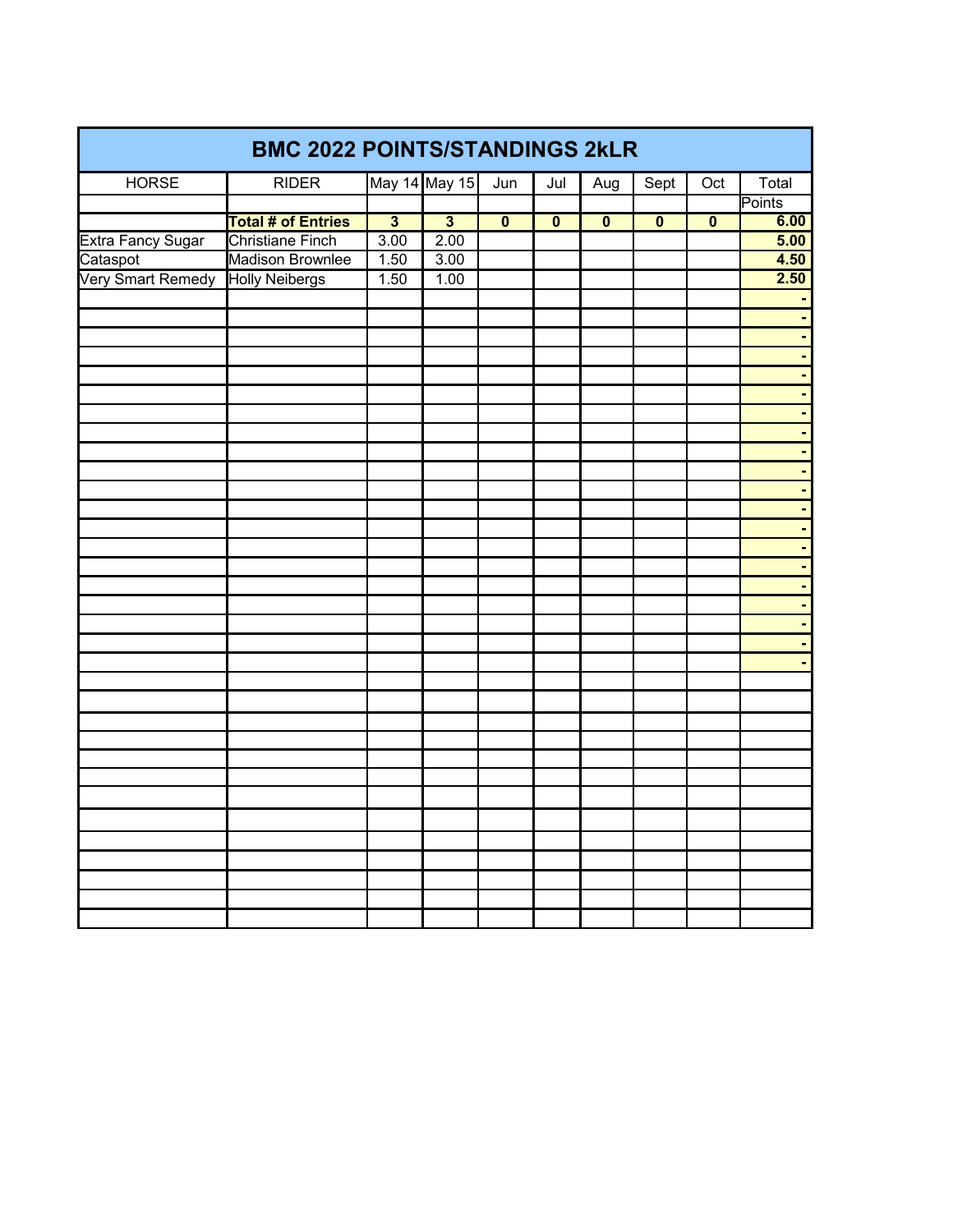| <b>BMC 2022 POINTS/STANDINGS Boxing Class</b> |                           |                |                |                         |              |                         |              |                         |        |  |  |
|-----------------------------------------------|---------------------------|----------------|----------------|-------------------------|--------------|-------------------------|--------------|-------------------------|--------|--|--|
| <b>HORSE</b>                                  | <b>RIDER</b>              | May 14         | May 15         | Jun                     | Jul          | Aug                     | Sept         | Oct                     | Total  |  |  |
|                                               |                           |                |                |                         |              |                         |              |                         | Points |  |  |
|                                               | <b>Total # of Entries</b> | $\overline{7}$ | $\overline{4}$ | $\overline{\mathbf{0}}$ | $\mathbf{0}$ | $\overline{\mathbf{0}}$ | $\mathbf{0}$ | $\overline{\mathbf{0}}$ | 11.00  |  |  |
| Very Smart Remedy                             | <b>Holly Neibergs</b>     | 5.00           | 3.00           |                         |              |                         |              |                         | 8.00   |  |  |
| Angelena San Belle                            | Calaya Kartchner          | 3.00           | 4.00           |                         |              |                         |              |                         | 7.00   |  |  |
| Reba                                          | Emma Campbell             | 7.00           |                |                         |              |                         |              |                         | 7.00   |  |  |
| <b>Highbrow Bobcat</b>                        | <b>Kim Lohnes</b>         | 6.00           |                |                         |              |                         |              |                         | 6.00   |  |  |
| My Dream Boss                                 | Denise Monnot             | 4.00           |                |                         |              |                         |              |                         | 4.00   |  |  |
| <b>Colenas Honey</b>                          | <b>Shannon Neibergs</b>   | 2.00           | 1.00           |                         |              |                         |              |                         | 3.00   |  |  |
| Tastz Like Sangria                            | Rita Jensen               | 1.00           | 2.00           |                         |              |                         |              |                         | 3.00   |  |  |
|                                               |                           |                |                |                         |              |                         |              |                         |        |  |  |
|                                               |                           |                |                |                         |              |                         |              |                         |        |  |  |
|                                               |                           |                |                |                         |              |                         |              |                         |        |  |  |
|                                               |                           |                |                |                         |              |                         |              |                         |        |  |  |
|                                               |                           |                |                |                         |              |                         |              |                         |        |  |  |
|                                               |                           |                |                |                         |              |                         |              |                         |        |  |  |
|                                               |                           |                |                |                         |              |                         |              |                         |        |  |  |
|                                               |                           |                |                |                         |              |                         |              |                         |        |  |  |
|                                               |                           |                |                |                         |              |                         |              |                         |        |  |  |
|                                               |                           |                |                |                         |              |                         |              |                         |        |  |  |
|                                               |                           |                |                |                         |              |                         |              |                         |        |  |  |
|                                               |                           |                |                |                         |              |                         |              |                         |        |  |  |
|                                               |                           |                |                |                         |              |                         |              |                         |        |  |  |
|                                               |                           |                |                |                         |              |                         |              |                         |        |  |  |
|                                               |                           |                |                |                         |              |                         |              |                         |        |  |  |
|                                               |                           |                |                |                         |              |                         |              |                         |        |  |  |
|                                               |                           |                |                |                         |              |                         |              |                         |        |  |  |
|                                               |                           |                |                |                         |              |                         |              |                         |        |  |  |
|                                               |                           |                |                |                         |              |                         |              |                         |        |  |  |
|                                               |                           |                |                |                         |              |                         |              |                         |        |  |  |
|                                               |                           |                |                |                         |              |                         |              |                         |        |  |  |
|                                               |                           |                |                |                         |              |                         |              |                         |        |  |  |
|                                               |                           |                |                |                         |              |                         |              |                         |        |  |  |
|                                               |                           |                |                |                         |              |                         |              |                         |        |  |  |
|                                               |                           |                |                |                         |              |                         |              |                         |        |  |  |
|                                               |                           |                |                |                         |              |                         |              |                         |        |  |  |
|                                               |                           |                |                |                         |              |                         |              |                         |        |  |  |
|                                               |                           |                |                |                         |              |                         |              |                         |        |  |  |
|                                               |                           |                |                |                         |              |                         |              |                         |        |  |  |
|                                               |                           |                |                |                         |              |                         |              |                         |        |  |  |